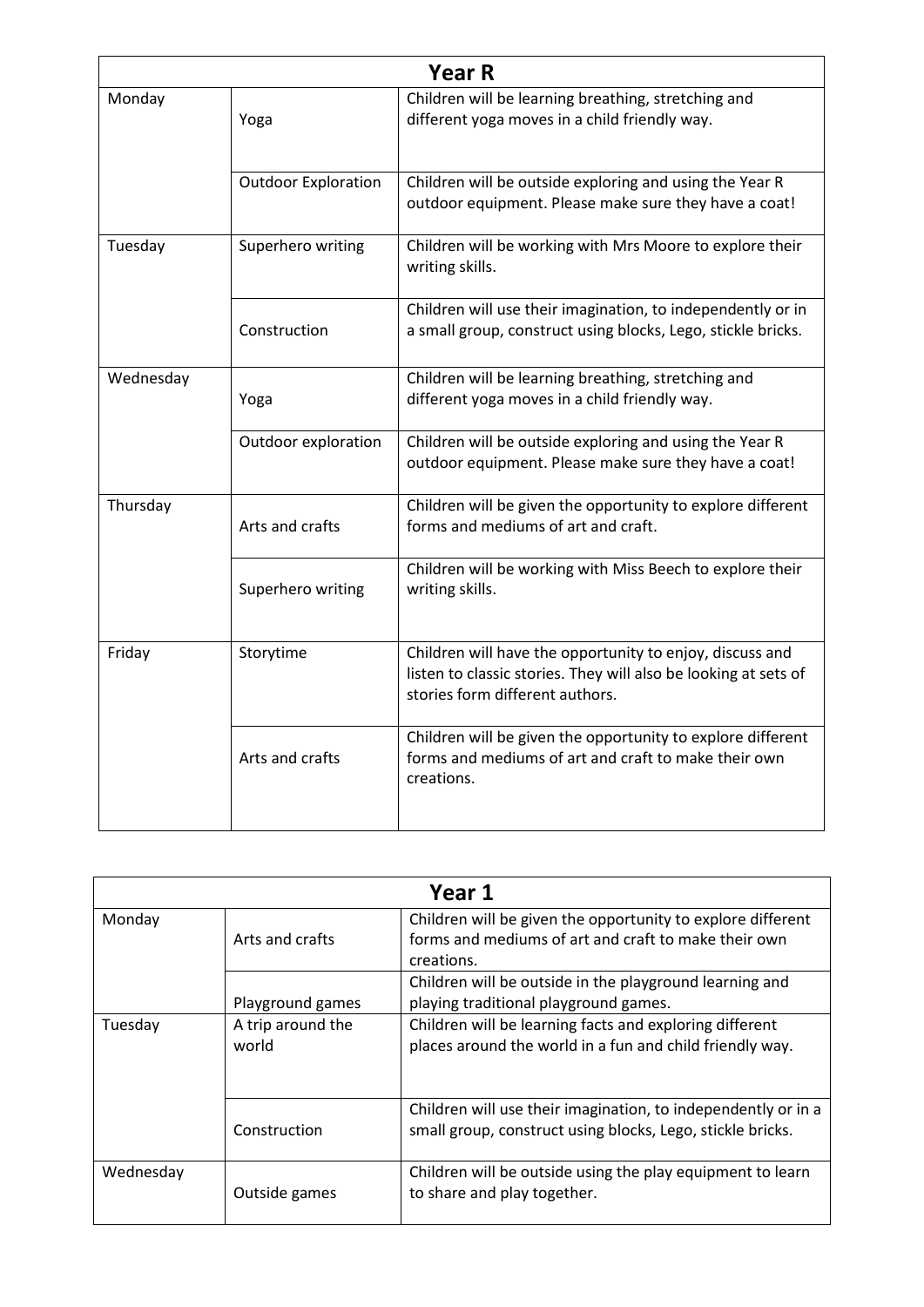|          | Yoga          | Children will be learning breathing, stretching and different<br>yoga moves in a child friendly way.                                            |
|----------|---------------|-------------------------------------------------------------------------------------------------------------------------------------------------|
| Thursday | Science       | Children will be given the opportunity to learn about<br>science and take part in science investigations.                                       |
|          | Small world   | Children will be using their imagination and vocabulary<br>skills while exploring equipment such as pirate ship, little<br>people and farmyard. |
| Friday   | Dance         | Children will be working with an outside provider Bessie<br>Cursons to learn dance skills.                                                      |
|          | Homework club | Children will be given the opportunity to complete their<br>homework/reading in school with a member of staff.                                  |

|           | Year <sub>2</sub>          |                                                                                                                                                                |  |
|-----------|----------------------------|----------------------------------------------------------------------------------------------------------------------------------------------------------------|--|
| Monday    | Phonics                    | Children will have the opportunity to continue practicing<br>their sounds, tricky words, spelling and blending following<br>our Little Wandle phonic scheme.   |  |
|           | Yoga                       | Children will be learning breathing, stretching and different<br>yoga moves in a child friendly way.                                                           |  |
| Tuesday   | Playground games           | Children will be outside in the playground learning and<br>playing traditional playground games.                                                               |  |
|           | Construction               | Children will use their imagination, to independently or in a<br>small group, construct using blocks, Lego, stickle bricks.                                    |  |
| Wednesday | A trip around the<br>world | Children will be learning facts and exploring different places<br>around the world in a fun and child friendly way.                                            |  |
|           | Phonics                    | Children will have the opportunity to continue practicing<br>their sounds, tricky words, spelling and blending following<br>our Little Wandle phonic scheme.   |  |
| Thursday  | Arts and crafts            | Children will be given the opportunity to explore different<br>forms and mediums of art and craft to make their own<br>creations.                              |  |
|           | Reading + story club       | Children will have the opportunity to enjoy, discuss and<br>listen to classic stories. They will also be looking at sets of<br>stories from different authors. |  |
| Friday    | Football                   | Children will have an opportunity to develop their football<br>skills and drills. Run by Pompey in the community.                                              |  |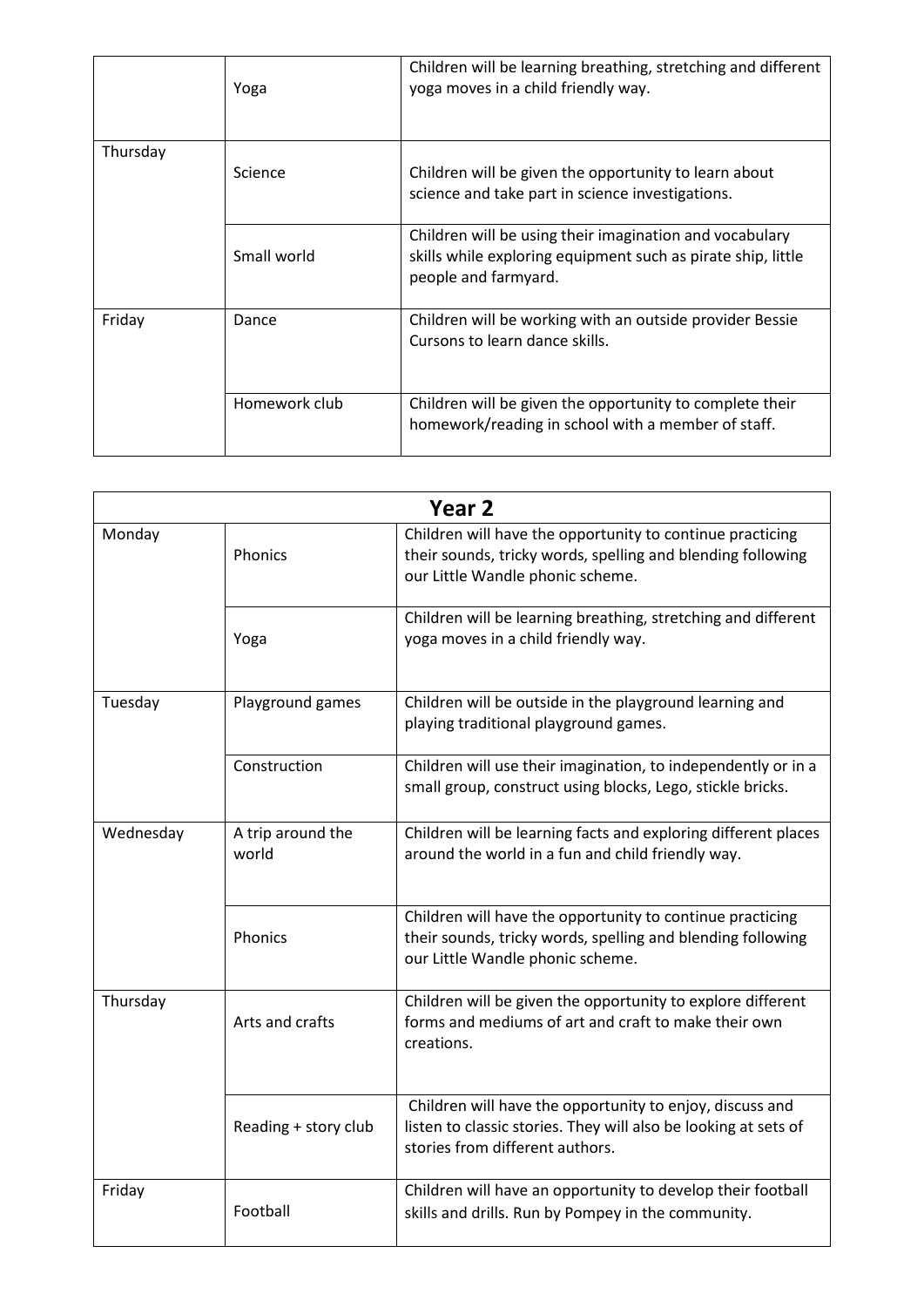| Homework club | Children will be given the opportunity to complete their<br>I homework/reading in school with a member of staff. |
|---------------|------------------------------------------------------------------------------------------------------------------|
|               |                                                                                                                  |

| Year <sub>3</sub> |                                          |                                                                                                                                        |
|-------------------|------------------------------------------|----------------------------------------------------------------------------------------------------------------------------------------|
| Monday            | Football Yr3 & 4                         | Children will have an opportunity to develop their<br>football skills and drills. Run by outside providers Skilful<br>sports.          |
|                   | Library Yr 3                             | Children will have the opportunity to explore our library<br>and build up their love of books.                                         |
|                   | Cooking Yr 3                             | Children will follow recipes in order to create healthy<br>dishes to share at home.                                                    |
| Tuesday           | Touch Rugby Skills Yr 3<br>& 4           | Children will learn and practise the skills related to touch<br>rugby, before applying them in game situations.                        |
|                   | Book Club Yr 3                           | Children will have an opportunity to read and discuss<br>books that are of interest to them with the rest of the<br>book club.         |
|                   | Gardening Club Yr 3                      | Children will plant, grow and care for plants in the school<br>environment.                                                            |
| Wednesday         | Keyboard Club Yr 3                       | Children will explore the skills related to the keyboard<br>and learn how to play simple pieces of music.                              |
|                   | Football Club Yr 3                       | Children will be learning about History using the clips<br>from the programme and other Horrible Histories<br>resources.               |
|                   | Junior Newspaper Yr 3<br>and 4           | Children will contribute their ideas and journalistic talents<br>to a newspaper for the school.                                        |
| Thursday          | Team Sports Yr 3 & 4                     | Children take part in a variety of team games practising<br>working together, to achieve common goal. Run by CM<br>Sports.             |
|                   | Storytelling Club Yr 3                   | Children will be given the opportunity to listen to and<br>create their own stories, celebrating our heritage of oral<br>storytelling. |
|                   | <b>Outdoor Arts &amp; Crafts Yr</b><br>3 | Children will create their own artwork, inspired by artists<br>who love nature.                                                        |
| Friday            | Multi Sports Yr 3 & 4                    | Children will compete in a variety of different sports and<br>team games.                                                              |
|                   | Homework Yr 3 & 4                        | Children will be given the opportunity to complete their<br>homework/reading in school with a member of staff.                         |
|                   | Still-life drawing Yr 3 &<br>4           | Children will have the opportunity to practise the<br>techniques and skills related specifically to drawing<br>objects as still life.  |
|                   | Horrible Histories Yr 3 &<br>4           | Children will be learning about History using the clips<br>from the programme and other Horrible Histories<br>resources.               |

| Year 4 |                  |                                                                                                                               |
|--------|------------------|-------------------------------------------------------------------------------------------------------------------------------|
| Monday | Football Yr3 & 4 | Children will have an opportunity to develop their<br>football skills and drills. Run by outside providers Skilful<br>sports. |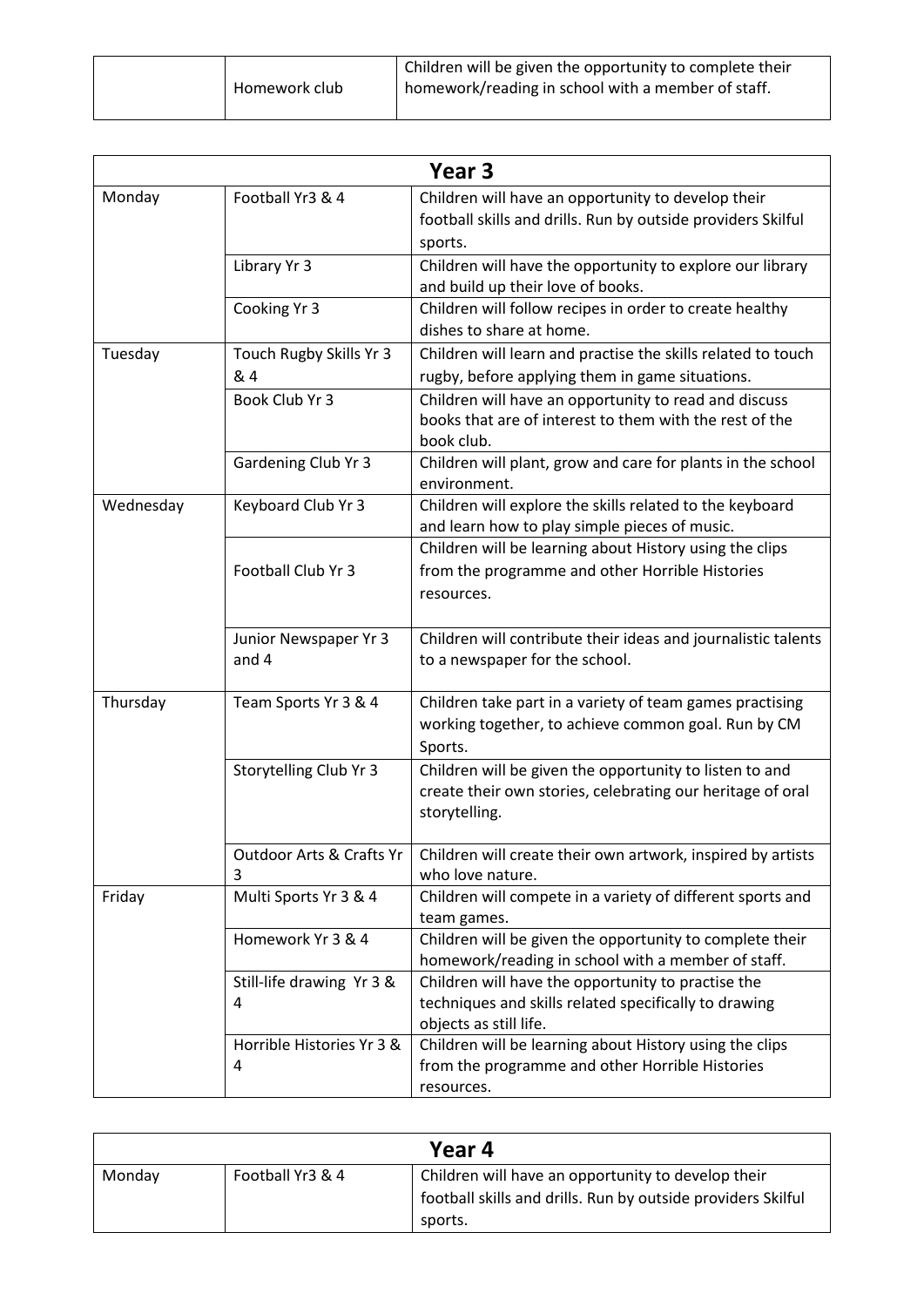|           | Story Telling Club Yr 4        | Children will be given the opportunity to listen to and        |
|-----------|--------------------------------|----------------------------------------------------------------|
|           |                                | create their own stories, celebrating our heritage of oral     |
|           |                                | storytelling.                                                  |
|           | <b>Outdoor Arts and Crafts</b> | Children will create their own artwork, inspired by artists    |
|           | Yr <sub>4</sub>                | who love nature.                                               |
| Tuesday   |                                |                                                                |
|           | Touch Rugby Skills Yr 3        | Children will learn and practise the skills related to touch   |
|           | & 4                            | rugby, before applying them in game situations.                |
|           | Cooking Yr 4                   | Children will follow recipes in order to create healthy        |
|           |                                | dishes to share at home                                        |
|           | <b>Basketball Yr 4</b>         | Children will learn the core skills of basketball before       |
|           |                                | applying them in game situations. Run by CM Sports.            |
| Wednesday | Cricket Yr 4                   | Children will practise the skills relating to cricket and take |
|           |                                | part in small scale cricket matches.                           |
|           | Junior Newspaper Yr 3          | Children will contribute their ideas and journalistic          |
|           | and 4                          | talents to a newspaper for the school.                         |
|           |                                |                                                                |
|           | Dance Yr 4 & 5                 | Children will be learning and practicing their dance skills    |
|           |                                | with an outside agency.                                        |
| Thursday  | Team Sports Yr 3 & 4           | Children take part in a variety of team games practising       |
|           |                                | working together, to achieve common goal. Run by CM            |
|           |                                | Sports.                                                        |
|           | Comic Club Yr 4                | Children will create and draw their own comics whilst          |
|           |                                | also enjoying ones already written.                            |
|           | <b>Team Building Games Yr</b>  | Children take part in a variety of team building games         |
|           | 4                              | designed to improve their teamwork.                            |
| Friday    | Multi Sports Yr 3 & 4          | Children will compete in a variety of different sports and     |
|           |                                | team games.                                                    |
|           | Homework Yr 3 & 4              | Children will be given the opportunity to complete their       |
|           |                                | homework/reading in school with a member of staff.             |
|           | Still-life drawing Yr 3 &      | Children will have the opportunity to practise the             |
|           | 4                              | techniques and skills related specifically to drawing          |
|           |                                | objects as still life.                                         |
|           | Horrible Histories Yr 3 &      | Children will be learning about History using the clips        |
|           | 4                              | from the programme and other Horrible Histories                |
|           |                                | resources.                                                     |
|           | Rounders Yr 4                  | Children will have the opportunity to practise striking,       |
|           |                                | throwing and passing within rounders.                          |

| Year 5  |                               |                                                             |
|---------|-------------------------------|-------------------------------------------------------------|
| Monday  | Rounders Yr 5 & 6             | Children will have the opportunity to practise striking,    |
|         |                               | throwing and passing within rounders.                       |
|         | Computing Yr 5                | Children will apply their knowledge of coding and           |
|         |                               | algorithms to creating their own animations and games.      |
|         | Athletics Yr 5                | Children will have the opportunity to practise a variety of |
|         |                               | track and field events.                                     |
|         | <b>Team Building Games Yr</b> | Children take part in a variety of team building games      |
| Tuesday | 5 and $6$                     | designed to improve their teamwork.                         |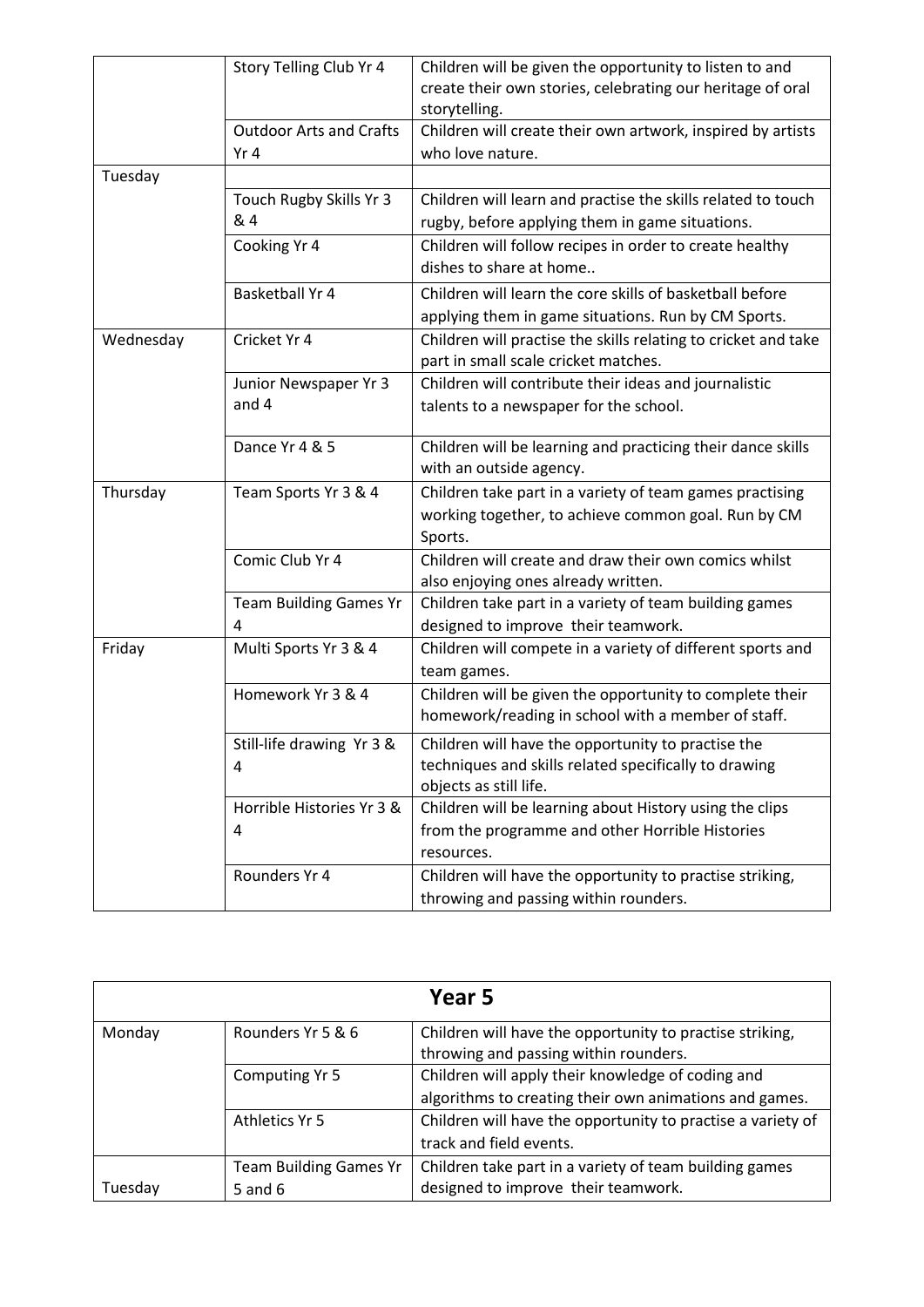|           | Rock Band Yr 5 & 6             | Children will have an opportunity to practice and learn      |
|-----------|--------------------------------|--------------------------------------------------------------|
|           |                                | skills on instruments and play together as a band, with      |
|           |                                | one of our peripatetic teachers.                             |
|           |                                |                                                              |
|           | Comic Club Yr 5                | Children will create and draw their own comics whilst        |
|           |                                | also enjoying ones already written.                          |
|           | Rounders Yr 5                  | Children will have the opportunity to practise striking,     |
|           |                                | throwing and passing within rounders.                        |
|           | Dance Yr 4 & 5                 | Children will be learning and practicing their dance skills  |
|           |                                | with an outside agency.                                      |
| Wednesday | Multi Sports Yr 5 & 6          | Children take part in a variety of team games practising     |
|           |                                | working together, to achieve common goal. Run by CM          |
|           |                                | Sports.                                                      |
|           | Cooking Yr 5                   | Children will follow recipes in order to create healthy      |
|           |                                | dishes to share at home.                                     |
|           | Horrible Histories Yr 5        | Children will be learning about History using the clips      |
|           |                                | from the programme and other Horrible Histories              |
|           |                                | resources.                                                   |
| Thursday  | Dance Yr5 & 6                  | Children will explore different styles of dance and put      |
|           |                                | them to music. Run by Bessie Cursons Dance School.           |
|           | Book Club Yr 5                 | Children will have an opportunity to read and discuss        |
|           |                                | books that are of interest to them with the rest of the      |
|           |                                | book club.                                                   |
|           | Hockey Yr 5                    | Children will practise and explore the core skills of        |
|           |                                | hockey.                                                      |
| Friday    | Homework Yr 5 & 6              | Children will be given the opportunity to complete their     |
|           |                                | homework/reading in school with a member of staff.           |
|           | Music Yr 5 & 6                 | Children will explore rhythm, tempo and beat related to      |
|           |                                | different types of music.                                    |
|           | Touch Rugby Skills Yr 5        | Children will learn and practise the skills related to touch |
|           | & 6                            | rugby, before applying them in game situations.              |
|           | <b>Outdoor Arts and Crafts</b> | Children will create their own artwork, inspired by artists  |
|           | Yr 5                           | who love nature.                                             |

| Year 6  |                               |                                                             |
|---------|-------------------------------|-------------------------------------------------------------|
| Monday  | Rounders Yr 5 & 6             | Children will have the opportunity to practise striking,    |
|         |                               | throwing and passing within rounders.                       |
|         | Comic Club Yr 6               | Children will create and draw their own comics whilst       |
|         |                               | also enjoying ones already written.                         |
|         | <b>Team Building Games</b>    | Children take part in a variety of team building games      |
|         | Yr 6                          | designed to improve their teamwork.                         |
| Tuesday | <b>Team Building Games</b>    | Children take part in a variety of team building games      |
|         | $Yr$ 5 and 6                  | designed to improve their teamwork.                         |
|         | Rock Band Yr 5 & 6            | Children will have an opportunity to practice and learn     |
|         |                               | skills on instruments and play together as a band, with     |
|         |                               | one of our peripatetic teachers.                            |
|         | <b>Outdoor Arts and Craft</b> | Children will create their own artwork, inspired by artists |
|         | Yr 6                          | who love nature.                                            |
|         | Book Club Yr 6                | Children will have an opportunity to read and discuss       |
|         |                               | books that are of interest to them with the rest of the     |
|         |                               | book club.                                                  |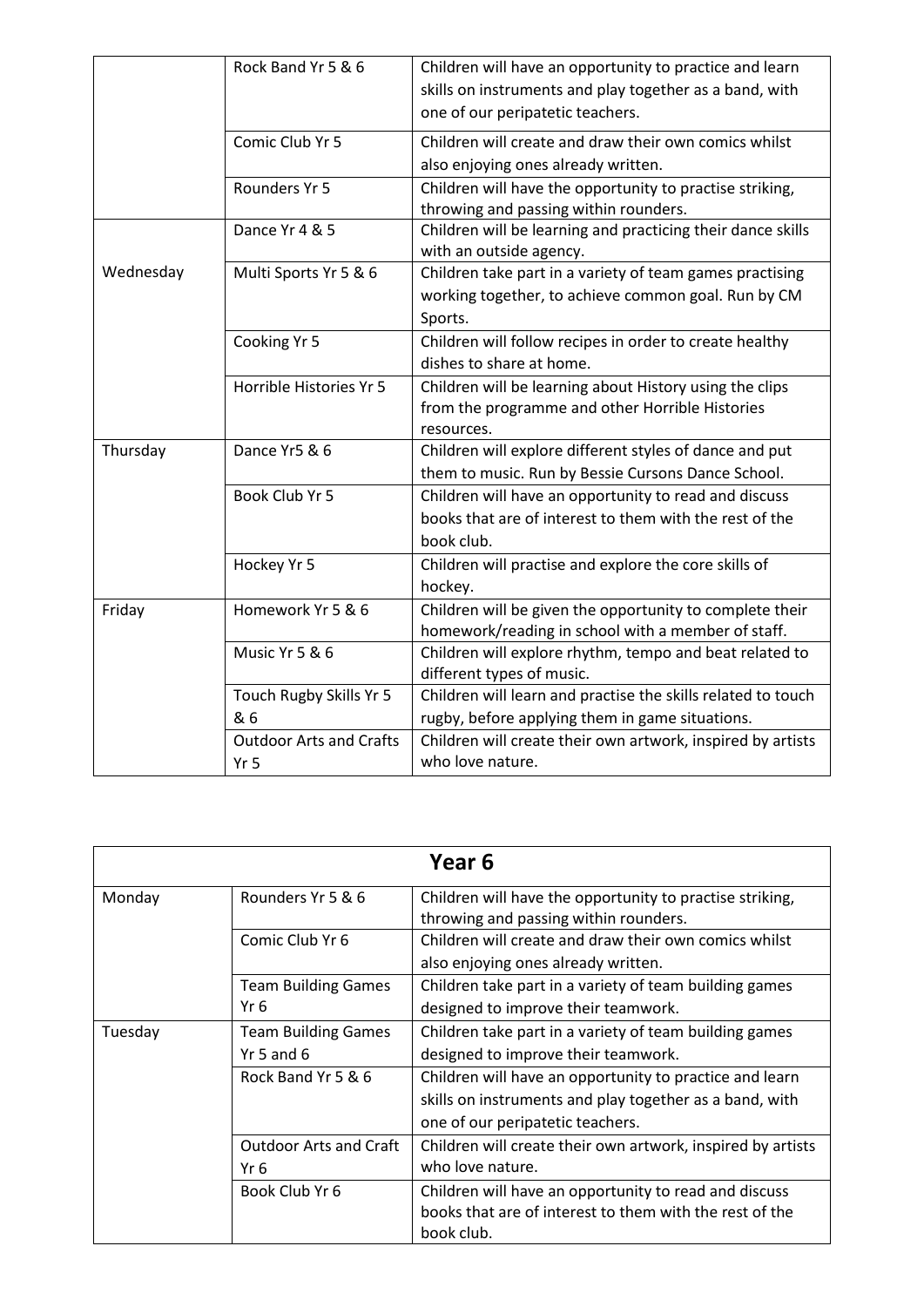| Wednesday | Multi Sports Yr 5 & 6        | Children take part in a variety of team games practising       |
|-----------|------------------------------|----------------------------------------------------------------|
|           |                              | working together, to achieve common goal. Run by CM            |
|           |                              | Sports.                                                        |
|           | <b>Drama Production Prep</b> | Children will practise and apply skills related to acting      |
|           | Yr 6                         | and drama, in order to support the Summer Production.          |
|           | Still Life Drawing Yr 6      | Children will have the opportunity to practise the             |
|           |                              | techniques and skills related specifically to drawing          |
|           |                              | objects as still life.                                         |
| Thursday  | Dance Yr5 & 6                | Children will explore different styles of dance and put        |
|           |                              | them to music. Run by Bessie Cursons Dance School.             |
|           | Cricket Yr 6                 | Children will practise the skills relating to cricket and take |
|           |                              | part in small scale cricket matches.                           |
|           | Cooking Yr 6                 | Children will follow recipes in order to create healthy        |
|           |                              | dishes to share at home.                                       |
| Friday    | Homework Yr 5 & 6            | Children will be given the opportunity to complete their       |
|           |                              | homework/reading in school with a member of staff.             |
|           | Music Yr 5 & 6               | Children will explore rhythm, tempo and beat related to        |
|           |                              | different types of music.                                      |
|           | Touch Rugby Skills Yr 5      | Children will learn and practise the skills related to touch   |
|           | & 6                          | rugby, before applying them in game situations.                |
|           | Computing Yr 6               | Children will apply their knowledge of coding and              |
|           |                              | algorithms to creating their own animations and games.         |